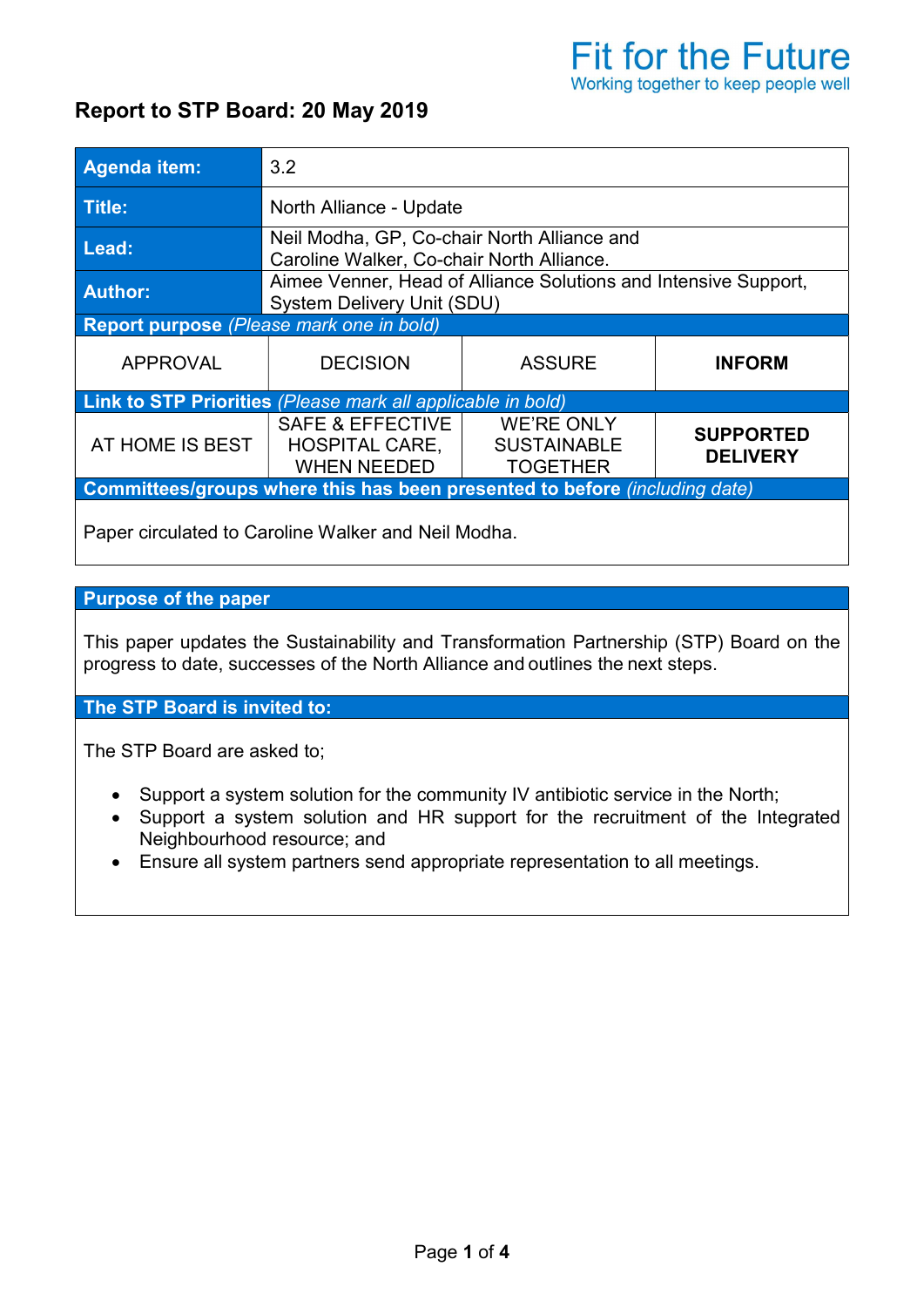#### 1. INTRODUCTION / BACKGROUND

The North Alliance is making progress and gaining momentum, particularly with is largest priority, Integrated Neighbourhoods. This report outlines the progress over March and April and the next steps for each of the priorities.

#### 2. BODY OF REPORT

#### Integrated Neighbourhoods

#### IV Antibiotic Service

In September the 'Ask and Offer' exercise highlighted a gap in service provision for people living within the geography of the North Alliance. Patients currently remain in hospital to receive IV antibiotics, whereas in the South of the county a service is commissioned to provide IV antibiotic at home.

Meetings have taken place between the Clinical Commissioning Group (CCG), North West Anglia Foundation Trust (NWAFT) and Cambridgeshire and Peterborough Foundation Trust (CPFT) and whilst partners see the value in having a community IV antibiotic service funding remains a barrier and progress is not being made.

The North Alliance will be discussing with the CCG the inequities in funding and provision of the community IV antibiotic service and request a decision and system commitment to a solution.

#### Primary Care Networks (PCN)

The PCN acts as the cornerstone to the Integrated Neighbourhood. Since the release of the GMS contract guidance in January members of the North Alliance have been working with Primary Care to support the formation of the PCN. The Federations have been completing practice visits to provide information on health data, current organisational boundaries and where the local communities already exist. In addition to this the CCG held a member's event on 28 February and the LMC held an event on 6 March. Following these events all practices were asked to submit their requested Primary Care Network group to the LMC by the 15 May and a final draft list for the Primary Care Network groupings has been created.

#### Resource

The North and South Alliances have been working together and developed a joint resource request for 2019/20. Where possible the Alliances will share roles for communications and analytics to ensure economies of scale and a common approach across the Alliances.

In principle approximately £600k has been outlined, utilising the underspend in the SDU budget for 2017/18 and 2018/19, to support the resource ask for the North and South Alliances. In addition to this, System partners were asked to transfer project resource into the Alliances to support the implementation of the Integrated Neighbourhoods.

Thus far partners have been unable to release staff to support the North Alliance. The CCG are however increasing the size of the Primary Care team to provide additional support to the Primary Care Networks.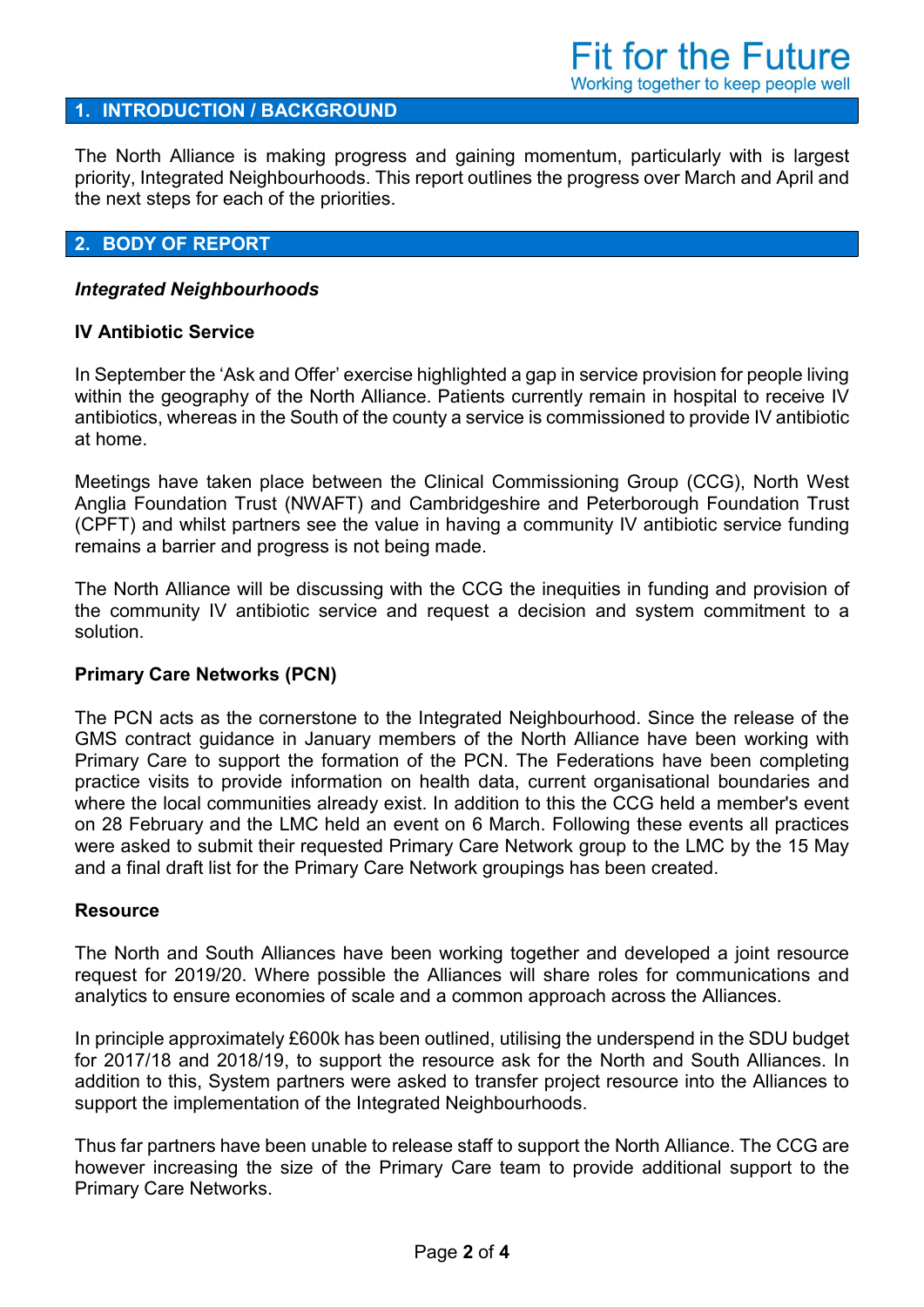# **Fit for the Future**

Working together to keep people well

The North Alliance recognise the success of the Integrated Neighbourhood Manager in Stamford and see this as a pivotal role in the formation of the Integrated Neighbourhood. Members of the North Alliance and Integrated Neighbourhood sub-groups have been shaping the details and job description for this role.

The Alliance are keen to progress with recruitment at pace and welcome support from STP workforce colleagues. The group want to think innovatively about recruitment and how they overcome challenges of recruiting from multiple organisations and the risk due to non-recurrent funding.

To progress the Integrated Neighbourhood programme the North Alliance requires appropriate attendance and representation from all system partners at the Alliance, sub meetings and working groups. The Chairs of the North Alliance will be working with system partners to ensure they send appropriate representation to all meetings.

## Progress against Ask and Offers

The E-referral process for GPs to refer to District Nursing Teams has received CPFT approval and is making progress.

There has been agreement that the Community Geriatrician will attend weekly MDT meetings if required and they are currently considering access in the community for each Integrated Neighbourhood once they are formed.

## Key milestones and delivery

The North Alliance have reviewed the milestones and project overview which was submitted to HCE in December. There is a recognised three month slip in delivery due to the lack of system resource and national timetable on the formation of the Primary Care Networks. The North Alliance will be refreshing the timeline but commit to holding two Integrated Neighbourhood launch events by the end of June.

## Workforce and Communications

The North Alliance focused the April meeting on the workforce and communication requirements to support the implementation of Integrated Neighbourhoods. Detailed discussion took place on the workforce challenges including the need for improved workforce and skill mix planning. Identifying career pathways and understanding how this information can be used as methods of both attraction and retention, including how this information may support third sector involvement. Better utilisation of apprenticeships across the system, exploration of the harmonisation of pay and conditions, gaining a greater understanding of movement within the workforce and the reasons for this and identifying time for new teams to work and learn together. Some solutions were discussed, largely focusing on getting the teams together to design their own solutions. The group recognise the needs for a detailed communication plan including stakeholder mapping and exploration of different communication methods. The North Alliance will require workforce and communications expertise to take this work forwards.

## Reducing Health Inequalities and Improving Health Outcomes

The North Alliance support the review and option appraisal for the future of the Health Promotion and Prevention Steering Group. Discussions with the District Councils about the transformation of the Living Well Partnerships into Place Based Delivery Boards have been positive and a decision will be made at the Health and Wellbeing Board.